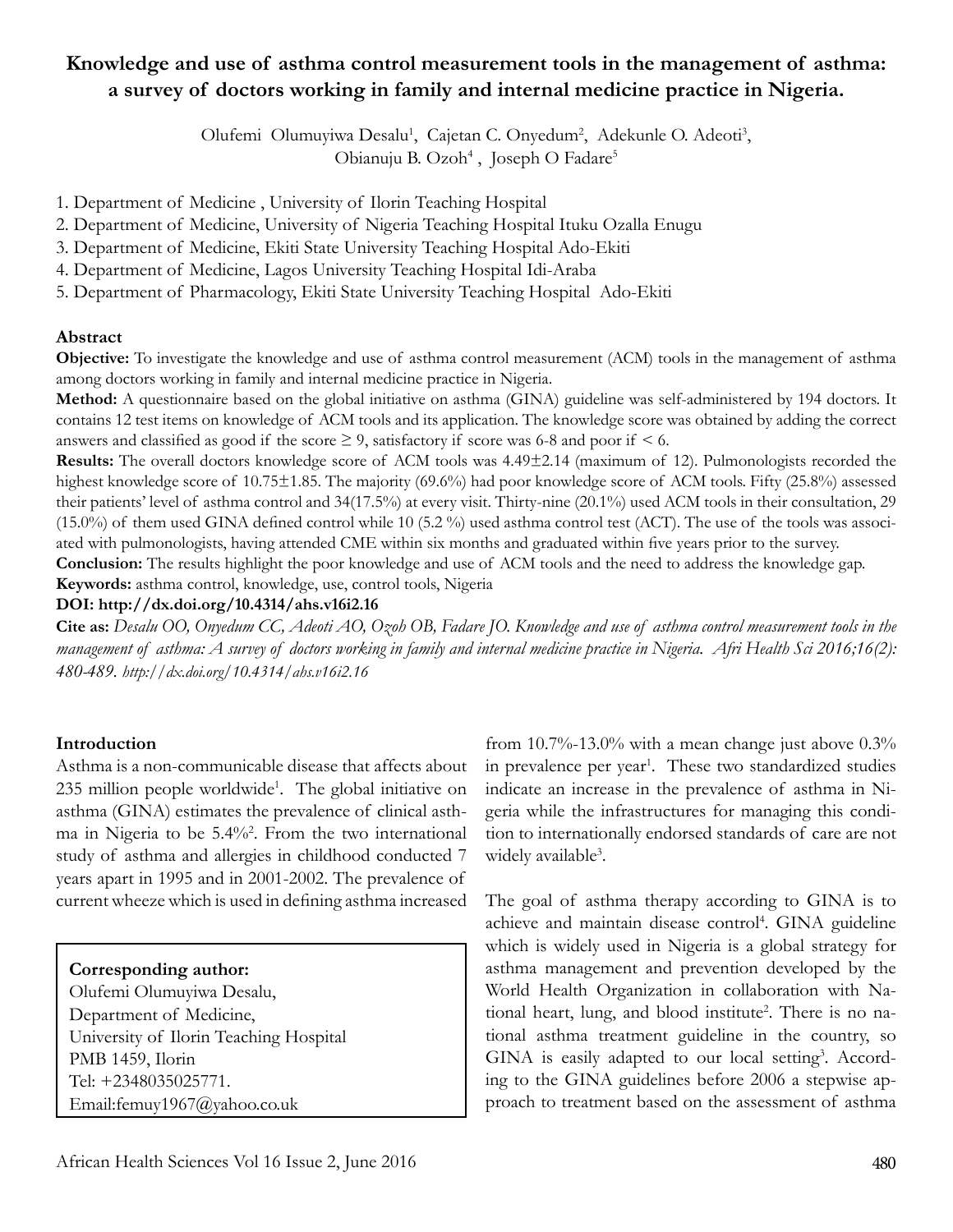severity was recommended<sup>2</sup>. However this approach of using severity as an outcome measure has challenges in the management of the condition because of its limited value in predicting what treatment is required and what the response to that treatment would be. The benefits of managing asthma on the basis of its control are that it seems easier to use than severity , as asthma is a variable disease and it better reflects the effects of the disease and medication needs<sup>2,4</sup>. The subsequent GINA guidelines after 2006 recommended a control-based management, marking a departure from severity-based management<sup>2,4,5</sup>.

Asthma control may be assessed by individual subjective and objective measures. The subjective measures include daytime symptoms, nocturnal awakening, limitation of activity, b2-agonist use as rescue medications and emergency visit and hospitalisation, while the objective measures include lung function tests using peak flow meters or spirometer, sputum eosinophils, exhaled nitric oxide FENO and nonspecific bronchial reactivity<sup>2,4,6,7</sup>. It is believed that objective measures are more reliable than subjective ones, however most of them may not be feasible to use or recommend in clinical practice due to some factors. It has been documented that there is a poor correlation between lung function test and the level of symptoms perceived by patients<sup>8</sup>. In addition, the use of exhaled nitric oxide FENO in asthma treatment has not resulted in improving disease control or enabled a reduction in dose of inhaled corticosteroids $2,4$ .

In some countries there are resource and technical constraints , and infrastructures for performing spirometry, sputum eosinophils, exhaled nitric oxide FENO and nonspecific bronchial reactivity test are expensive or not widely available<sup>3,7</sup>. The requirements of an ideal tool to measure asthma control are easy application and administration at all levels of healthcare , less time consuming, reproducible, easy scoring system , responsive to changes in asthma control over time, provide guidance to titrate treatment and perform equally well with or without lung function data7 . Most objective measures lack the requirements of an ideal tool therefore, the use of questionnaires to record patient-reported outcomes is perhaps the best tools to assess asthma control7 . The tools recommended are GINA working scheme, Asthma Control Scoring System (ACSS), Asthma Control Questionnaire (ACQ), Asthma Therapy Assessment Questionnaire (ATAQ) and Asthma

Control Test  $(ACT)^{4,5}$ . The use of shortened 5-item version ACQ (ACQ-5) requires no information on both lung function test and β2-agonist use as rescue medications while the uses of ATAQ and ACT require no lung function test<sup>3,4,7,9</sup>. ATAQ and ACT measures control over the previous four weeks and therefore is more vulnerable to the problem of recall<sup>7</sup>. The ACT is easy to administer, easy to understand and can be easily applied in the clinic, its scoring system is simple and allows categorisation into controlled and uncontrolled states<sup>7</sup>.

The Gaining Optimal Asthma Control (GOAL) study has shown that current asthma treatment can achieve good control in patients, however in real life asthma control is still not often achieved<sup>10-16</sup>. Poor asthma control is due to several factors which are related to the patients, physicians' behaviour and adherence to the treatment guidelines<sup>14-22</sup>. Studies have been conducted on knowledge of asthma and its management amongst medical doctors in Nigeria<sup>23</sup> however, the knowledge and use of asthma control management tools among doctors has not been adequately investigated. We therefore designed this study to investigate the knowledge and use of asthma control measurement tools in the management of asthma among doctors working in family and internal medicine practice in Nigeria.

# **Methods**

# **Study design**

This was a descriptive cross-sectional study among doctors in the family and internal medicine practice the selected public and private hospitals in Nigeria. The survey was carried out from June 2012 to December 2012.

# **Study setting**

The study setting were public and private hospitals located in five of the six geopolitical zones in Nigeria, these two categories of hospitals were selected because majority of the population patronizes them for orthodox medical care. Participating hospitals were chosen for reasons of convenience and easy coordination by the investigators. The selected study sites were four University teaching hospitals, three Federal medical centers (FMC) and private hospitals respectively. The University teaching hospitals and Federal medical centers (FMC) are accredited for postgraduate medical training of medical doctors, and they cater for the primary, secondary and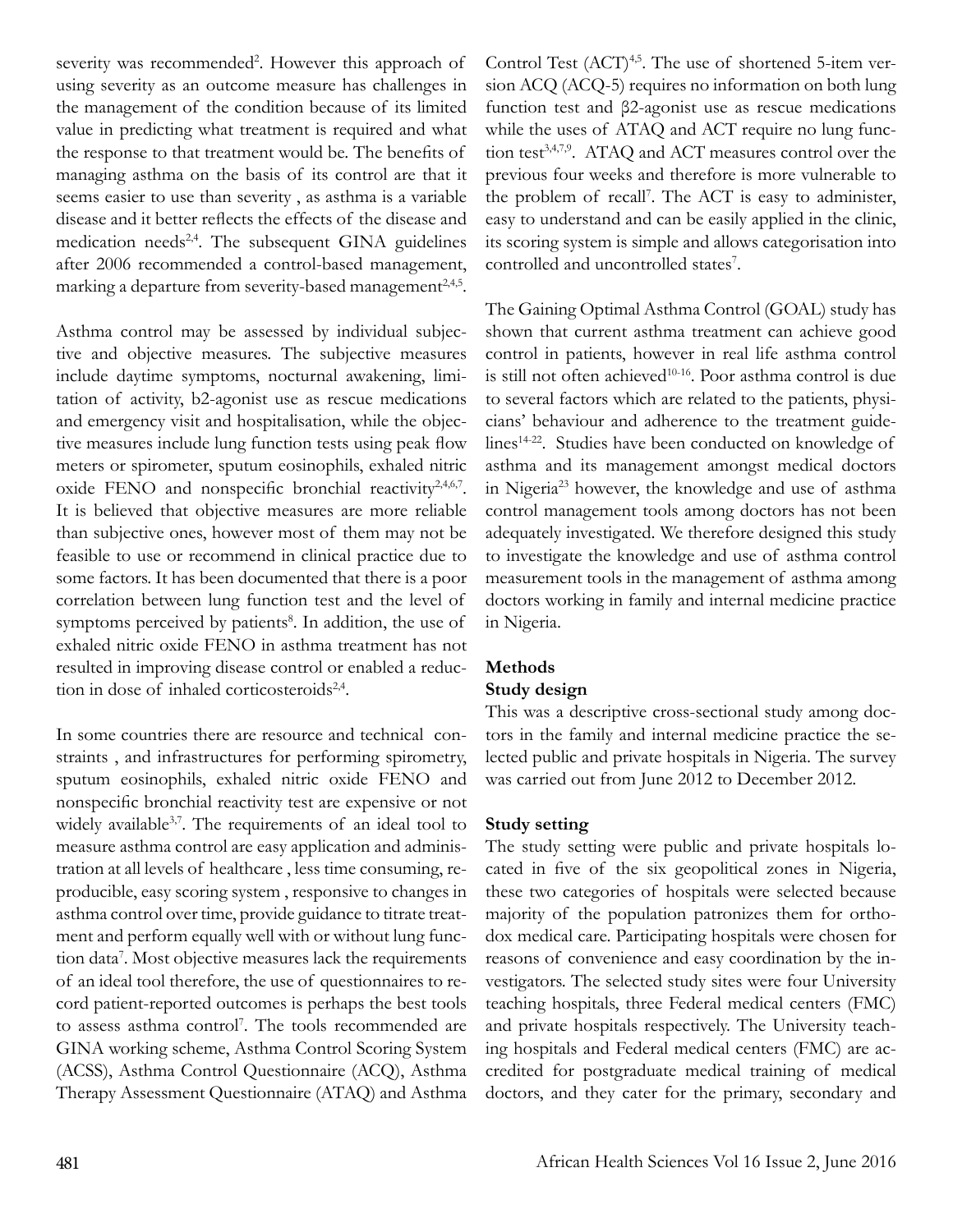tertiary care of the population in their respective regions. The three private hospitals are located in urban areas and cater mostly for upper and middle class and provide primary and secondary healthcare services. The delivery of asthma care in Nigeria is usually through the conventional general and medical outpatient clinic, respiratory clinic and emergency room.

### **Study population**

The study population consisted of resident doctors (junior and senior registrars) and specialist consultants from the departments of internal and family medicine and medical officers working as general duty doctors in all the selected hospital. The participating doctors all have access to and treated asthma patients. For the sake of clarity, the medical officers are post-internship doctors with full medical license registration but are yet to commence residency training.

# **Sample size**

Four hundred and ninety-five doctors were working in the selected hospitals and 250 of them regularly have access to and treated asthma patients and were eligible to participate in the study.

#### **Sample selection**

Convenience sampling which is a non-probability method of sampling was employed in selecting participants for the study. Only the eligible doctors working in the participating hospitals were recruited to remove selection bias. The eligible doctors were informed about the study and then given a questionnaire; the purpose of the study was explained to them in the information note attached to the questionnaire. Those who participated in the pretesting of the survey instrument, as well as those who declined to participate in the study or failed to append their signature (written consent) or return the questionnaire, were excluded from the study.

# **Survey instrument**

A pre-tested, self-administered and semi-structured questionnaire was prepared based on some contents of the GINA guidelines. The contents of GINA guideline on asthma control tools and application of ACM tools in long-term care of asthma were incorporated into the questionnaire. There were 12 items on knowledge of asthma control tools, three questions on the use of asthma control measurement tools in the preceding 12 months and one on continuing medical education on asthma. The 12 test items on the knowledge of asthma control tools measured doctors' familiarity=8 and application of ACM tools in clinical practice=4. After the development of the questionnaire, the contents were reviewed by four pulmonologists and there was 90% agreement on the 16 main test items and their wordings. The questionnaire was thereafter tested in a pilot study involving 10 internal medicine residents to ascertain that the questions were acceptable and their wordings well understood. In addition, the survey instrument was designed to collect respondents' socio-demographic information, the location of practice, years of experience (A copy of the questionnaire is attached as additional file).

# **Measurement of knowledge of ACM tools**

The knowledge assessment covers the contents of ACM tools and its application and application in stepwise management $24$ .

# **Data handling and analysis**

All correct answers in the questionnaire were assigned a weight of plus one (+1) and all wrong answers or answers left blank were scored zero. The knowledge score was determined by adding the scores obtained for each test item. The maximum knowledge score possible was 12. The Knowledge scores were classified as good if score  $\geq$ 9, satisfactory if score was 6-8 and Poor if the score was < 6. Data analysis was done using the Statistical Package for the Social Sciences, Version 16.0 (SPSS Inc., Chicago, IL, USA). Descriptive statistics were used to report the general characteristics of the respondents. All data are presented as mean (standard deviation SD) and percentages where appropriate. Analysis of variance (ANOVA) was used to compare the doctors' mean scores of asthma control knowledge by age, gender, year since of graduation, rank in the hospital and specialty. Spearman's correlation was used to determine factors associated with the use of asthma control measurement tool. A p-value < 0.05 was considered significant.

# **Ethical approval**

This study was approved by the ethical review committees of the participating public hospitals. Approval was also given by the head of the private hospitals. Each completed questionnaire was assigned a numerical code and any form of identification was excluded to ensure anonymity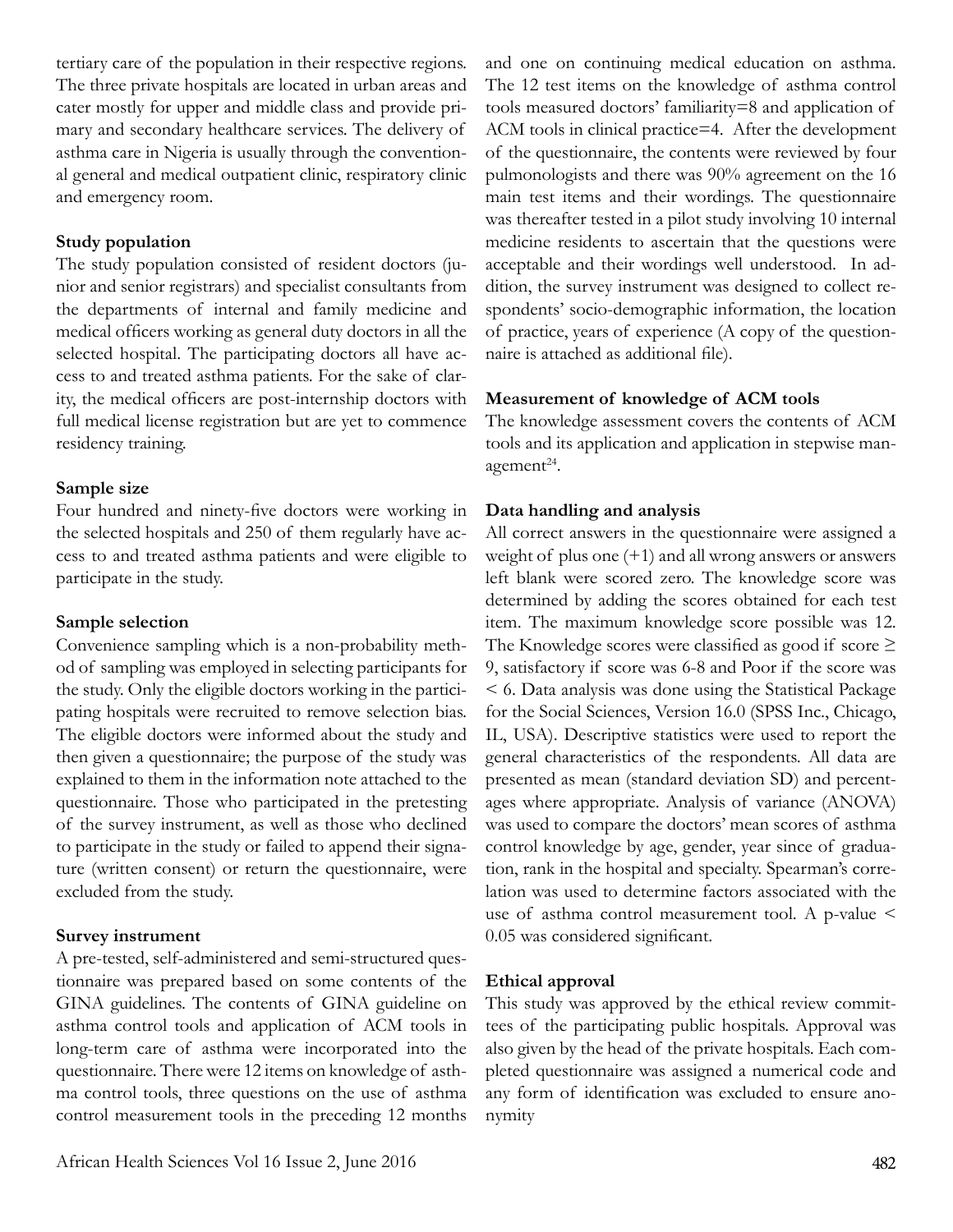#### **Results**

# **General characteristics of the Doctors**

A total of 250 doctors received a copy of the questionnaire; 194 (77.6%) returned and completed questionnaires (78% response rate). Out of 194 doctors recruited into the study, 149 (76.8%) were males, 114(55.7%) were working in the Department of Internal Medicine and 129(66.5%) working in the University teaching hospital. The mean age of the participating doctors was  $34.2 \pm 4.2$  years and the median duration of the year since graduation was 7 years (range 1-22). One hundred and seventytwo (88.7%) doctors attended a CME program on asthma management prior to the study, 46 (23.7%) attended in less than 6 months, 22(11.3%) within 6- 12 months and 36(18.6%) within 1-2 years (Table 1). Out of the 172 CME attendees, (126:70.7%) reported that emphasis was on the GINA strategy of assessment of asthma control and management.

| Characteristics                         | n              | $\frac{0}{0}$ |
|-----------------------------------------|----------------|---------------|
| Age(yrs)                                |                |               |
| <35                                     | 129            | 66.5          |
| $>35$                                   | 65             | 33.5          |
|                                         |                |               |
| <b>Mean Years after graduation(yrs)</b> |                |               |
| $<$ 5                                   | 50             | 25.8          |
| $6-9$                                   | 103<br>41      | 53.1          |
| >10                                     |                | 21.1          |
| <b>Sex</b>                              |                |               |
| Male                                    | 149            | 76.8          |
| Female                                  | 45             | 23.2          |
| <b>Types of hospital</b>                |                |               |
| University Teaching Hospital/FMC        | 186            | 95.6          |
| General / Private Hospital              | 8              | 4.1           |
| <b>Specialty of practice</b>            |                |               |
| <b>Internal Medicine</b>                | 108            | 55.7          |
| Family Medicine                         | 80             | 41.2          |
| Pulmonary Medicine                      | 6              | 3.1           |
| Rank /level of training                 |                |               |
| Medical officer                         | 61             | 31.4          |
| Junior Registrar                        | 80             | 41.2          |
| Senior registrar                        | 40             | 20.1          |
| Consultants                             | 9              | 4.6           |
| Pulmonologist                           | $\overline{4}$ | 2.6           |
| <b>CME</b> attendance                   |                |               |
| $<$ 6month                              | 46             | 23.7          |
| $6-12$ month                            | 22             | 11.3          |
| 1-2 years                               | 36             | 18.6          |
| $>$ 2 years                             | 66             | 34.0          |
| None                                    | 24             | 12.4          |

#### **Table 1: General characteristics of the Doctors**

**CME-continuing medical education FMC –Federal medical centre**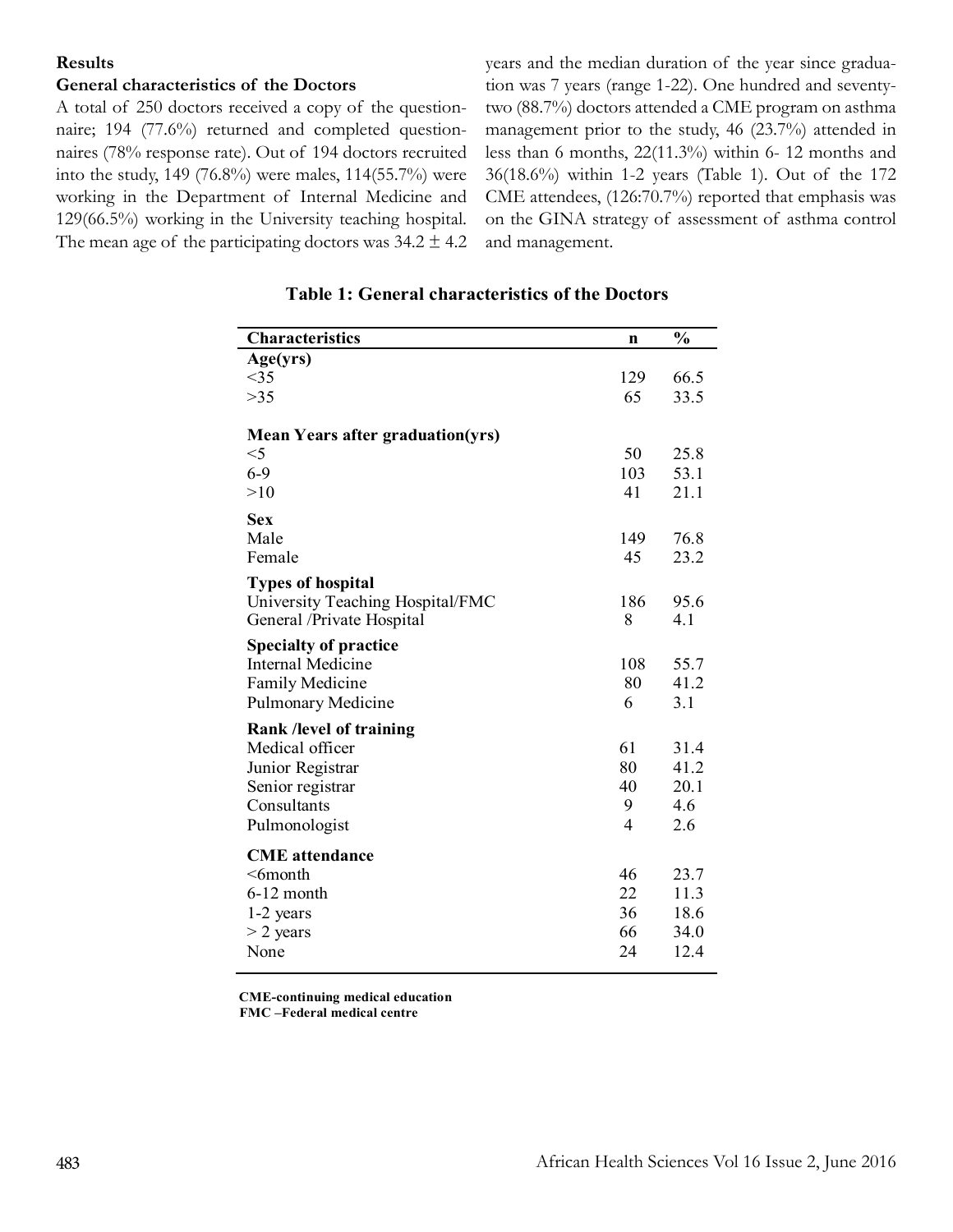**Knowledge of the content of ACM tools –** The doctors' scores on the knowledge of the content of ACM tools was  $2.91 \pm 0.157$  out of a maximum possible score of 8.Pulmonologist significantly recorded the highest score of 7.00±1.41 while the medical officers recorded the lowest score of 2.43±1.44. Doctors who worked in university hospital recorded a higher score when compared with general /private hospital  $(3.01 \pm 1.52 \text{ vs. } 0.75 \pm 1.39)$ . Also, doctors who attended a CME on asthma in less than six month had a better score when compared with doctors who attended CME after six months.

# **Knowledge of application ACM tools in stepwise management**

The doctors' scores on the knowledge of the application ACM tools in stepwise management 1.58±1.08 out of a maximum possible score of 4. Pulmonologist significantly recorded the highest score of 3.75±0.50 while the senior registrar recorded the lowest score of 1.35±1.12. The doctors who were males worked in general /private hospital and had attended a CME on asthma in less than six month had a better score when compared with other categories of doctors.

# **Knowledge of asthma control measurement (ACM) tools**

The doctors' overall scores on the knowledge of ACM tools was 4.49±2.14 out of maximum possible score of 12. Pulmonologist recorded the highest score of 10.75±1.85 while the medical officers recorded the lowest score of 4.23±1.83. The knowledge of ACM tools was significantly higher among doctors in pulmonary specialty  $(9.00\pm3.10)$  and those that attended CME  $(5.80\pm2.18)$ in less than six months (Table 2).

| <b>Variables</b>                 | $\mathbf n$    | Knowledge         | Knowledge              | <b>Total</b>        |
|----------------------------------|----------------|-------------------|------------------------|---------------------|
|                                  |                | of the<br>content | of Application of      | knowledge           |
|                                  |                | <b>ACM</b> tools  | <b>ACM</b> tools<br>in | <b>Score of ACM</b> |
|                                  |                |                   | management             | tools               |
| No of question per section       |                | $\overline{8}$    | $\overline{4}$         | 12                  |
| Mean score per section           |                | $2.91 \pm 1.57$   | $1.58 \pm 1.08$        | $4.49 \pm 2.14$     |
| Age(yrs.)                        |                |                   |                        |                     |
| <35                              | 129            | $3.00 \pm 1.48$   | $1.57 \pm 1.01$        | $4.57 \pm 1.95$     |
| $>35$                            | 65             | $2.74 \pm 1.73$   | $1.59 \pm 1.10$        | $4.32 \pm 2.48$     |
| Mean<br>after<br><b>Years</b>    |                |                   |                        |                     |
| graduation(yrs.)                 |                |                   |                        |                     |
| $<$ 5                            | 50             | $2.88 \pm 1.12$   | $1.64 \pm 1.14$        | $4.52 \pm 1.62$     |
| $6 - 9$                          | 103            | $2.92 \pm 1.64$   | $1.50 \pm 1.05$        | $4.41 \pm 2.13$     |
| >10                              | 41             | $2.95 \pm 1.88$   | $1.71 \pm 1.10$        | $4.66 \pm 2.69$     |
| <b>Sex</b>                       |                |                   |                        |                     |
| Male                             | 149            | $2.97 \pm 1.53$   | $1.68 \pm 1.05$        | $4.65 \pm 2.12$     |
| Female                           | 45             | $2.71 \pm 1.70$   | $1.24 \pm 1.11*$       | $3.96 \pm 2.12$     |
| <b>Types of hospital</b>         |                |                   |                        |                     |
| University Teaching Hospital/FMC | 186            | $3.01 \pm 1.52$   | $1.54 \pm 1.06$        | $4.54 \pm 2.16$     |
| General/Private Hospital         | 8              | $0.75 \pm 1.39*$  | $2.50 \pm 1.20*$       | $3.25.+0.89$        |
| <b>Specialty of practice</b>     |                |                   |                        |                     |
| Internal Medicine                | 108            | $3.02 \pm 1.34$   | $1.37 \pm 1.05$        | $4.39 \pm 1.96$     |
| Family Medicine                  | 80             | $2.52 \pm 1.57$   | $1.79 \pm 1.01$        | $4.29 \pm 1.93$     |
| Pulmonary Medicine               | 6              | $6.17 \pm 1.72*$  | $2.83 \pm 1.47*$       | $9.00 \pm 3.10*$    |
| Rank /level of training          |                |                   |                        |                     |
| Medical officer                  | 61             | $2.43 \pm 1.44$   | $1.83 \pm 1.00$        | $4.23 \pm 1.83$     |
| Junior Registrar                 | 80             | $3.03 \pm 1.36$   | $1.40 \pm 1.03$        | $4.43 \pm 1.85$     |
| Senior registrar                 | 40             | $3.03 \pm 1.64$   | $1.35 \pm 1.12$        | $4.38 \pm 2.38$     |
| Consultants                      | 9              | $2.89 \pm 1.27$   | $1.67 \pm 0.87$        | $4.56 \pm 1.24$     |
| Pulmonologist                    | $\overline{4}$ | $7.00 \pm 1.41*$  | $3.75 \pm 0.50*$       | $10.75 \pm 1.85*$   |
| <b>CME</b> attendance            |                |                   |                        |                     |
| $<$ 6month                       | 46             | $3.85 \pm 1.59$   | $1.96 \pm 1.16$        | $5.80 \pm 2.18$     |
| $6-12$ month                     | 22             | $2.64 \pm 1.53$   | $1.00 \pm 0.87$        | $3.64 \pm 1.71$     |
| 1-2 years                        | 36             | $2.89 \pm 1.79$   | $1.94 \pm 0.98$        | $4.83 \pm 2.20$     |
| $>$ 2 years                      | 66             | $2.52 \pm 1.34$   | $1.30 \pm 0.94$        | $3.82 \pm 1.78$     |
| None                             | 24             | $1.58 \pm 1.14*$  | $1.58 \pm 1.21*$       | $4.08 \pm 2.06*$    |

 **Total number of physicians = 194. Results expressed in mean and % mean score± Standard deviations. \****P* **<0.05, SD- Standard deviation, CME-Continuing Medical Education, FMC –Federal Medical Centre**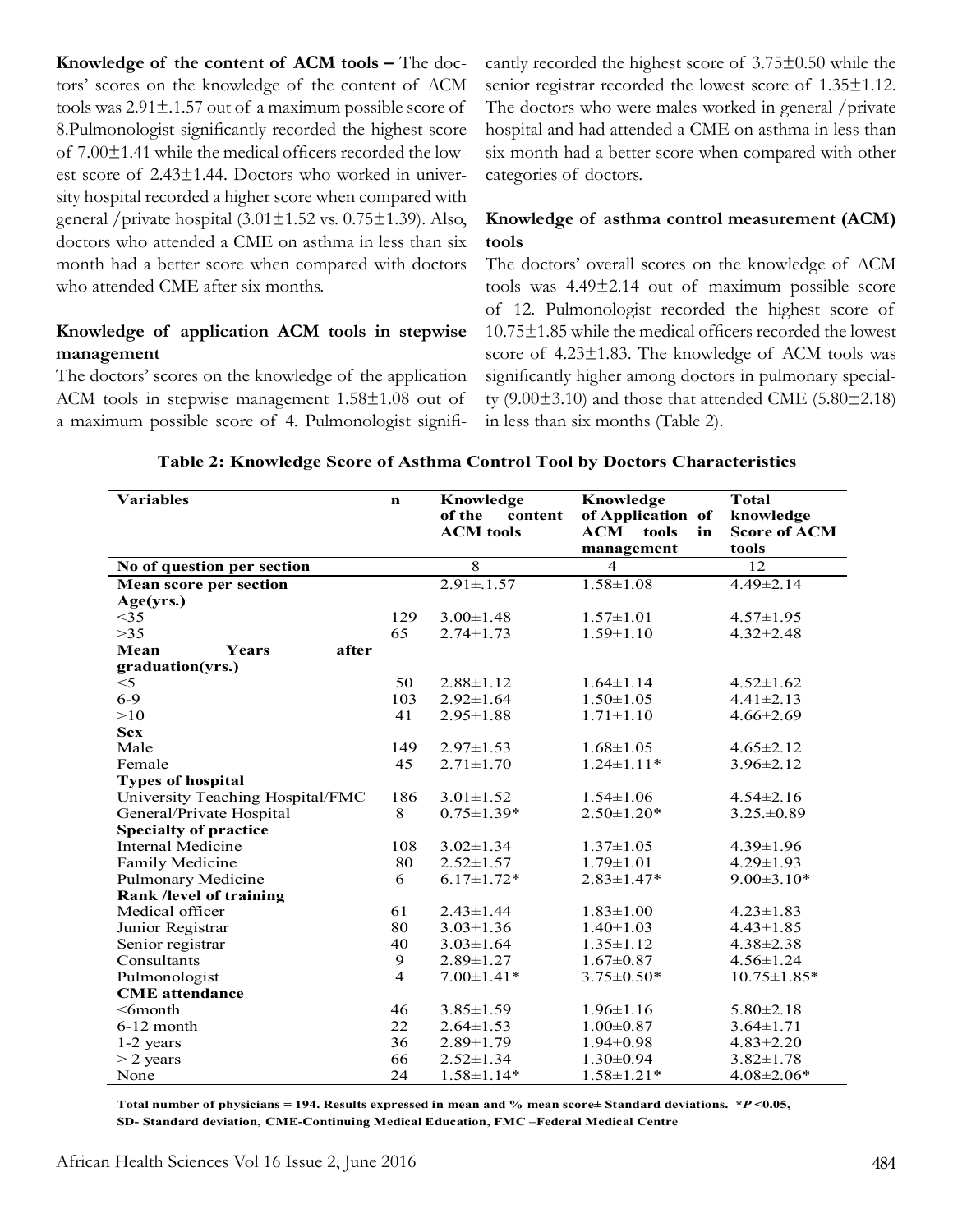forty-four (74.2%) of the doctors were unaware of the level of asthma control as the basis for treatment.

| <b>Grading of knowledge</b> |     | $\frac{6}{10}$ |  |
|-----------------------------|-----|----------------|--|
| Good                        |     | 3.6            |  |
| Satisfactory                |     | 26.8           |  |
| Poor                        | 135 | 69 6           |  |

**Table 3: Grading knowledge of asthma control measurement tool**

 **Score ≥9, satisfactory if score was 6-8 and poor if score was < 6**

#### **Use of asthma control tools**

Thirty- nine (20.1%) of the doctors used ACM tools and 11(5.7%) used other non-composite measures of asthma control in asthma consultation the previous 12 months. GINA defined control was used by 29(15.0%) of the doctors, asthma control test (ACT) was used by 10(5.2

%), while asthma therapy assessment questionnaire (ATAQ) and asthma control questionnaire (ACQ) were not used by any of the doctors (Table 4). Fifty (25.8%) of the doctors reported that they assessed their patients level of asthma control in past 12 months, and 34(17.5%) of them assessed control at every visit.

| <b>Types of tools</b> | n(%)      |
|-----------------------|-----------|
| <b>GINA</b>           | 29(15.0)  |
| <b>ACT</b>            | 10(5.2)   |
| <b>ACQ</b>            | 0(0.0)    |
| <b>ATAQ</b>           | 0(0.0)    |
| Non-composite measure | 11(5.7)   |
| None                  | 144(74.2) |

# **Table 4: Specific tool used in assessing control**

**ACT-Asthma control tool, ATAQ-asthma therapy assessment Questionnaire, ACQ- asthma control questionnaire**

# **Determinants of the use of asthma control measurement tools**

The use of control tools was strongly associated with doctors who were working as pulmonologists  $(r - +0.19)$ 

 $p= 0.008$ , graduated < 5 year (r - 0.19 p= 0.020) and attended CME in less than six months  $(r - +0.39)$  p= < 0.001). Age and sex were not significantly associated with the use of ACM tools (Table 5).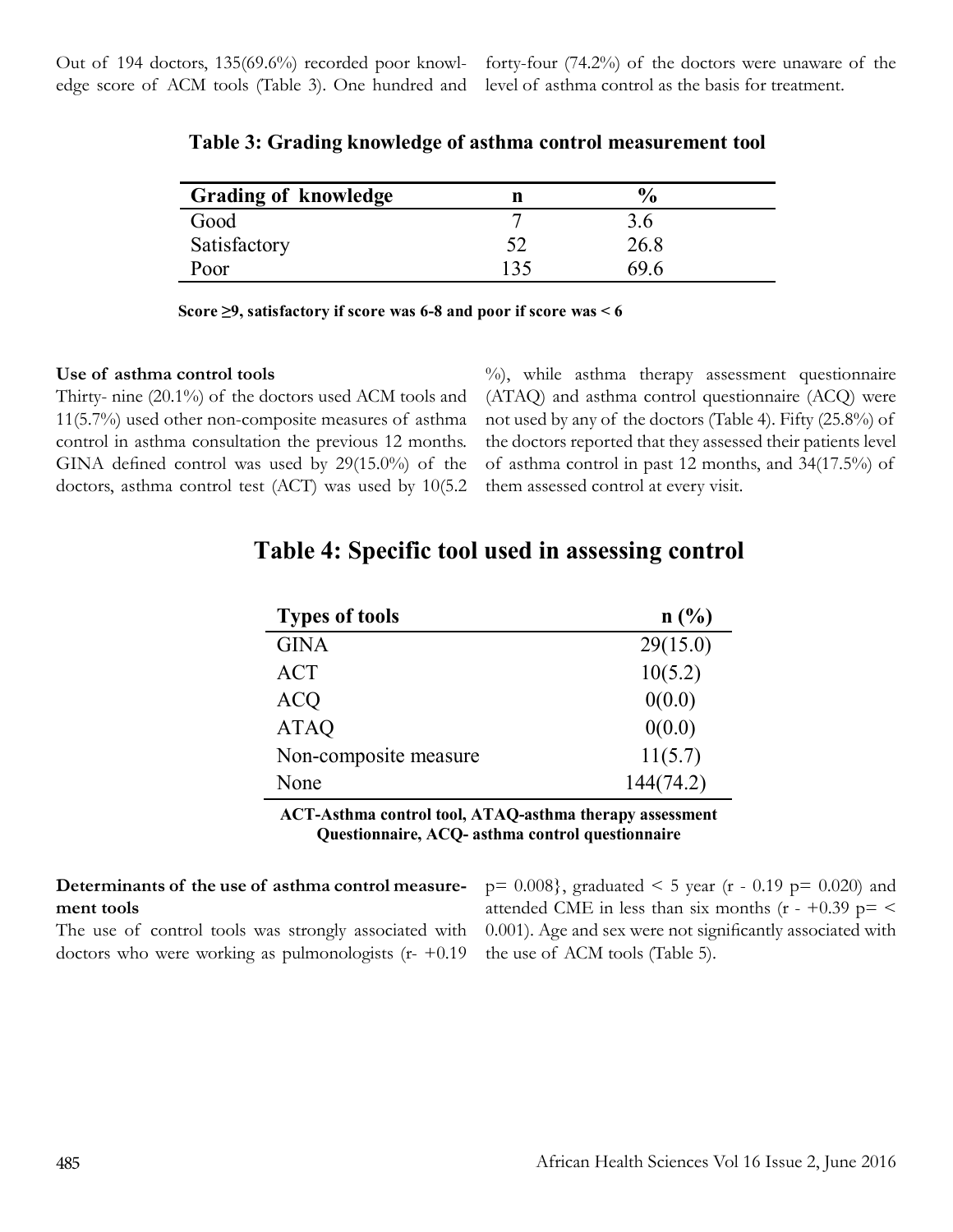| <b>Associated Factors</b>    | Crude r | <b>Adjusted r</b> | <b>P</b> values |
|------------------------------|---------|-------------------|-----------------|
| Age of physician             | $-0.18$ | $-0.09$           | 0.288           |
| <5years after graduation     | $-0.12$ | $-0.19$           | 0.020           |
| Male                         | $+0.12$ | $+0.14$           | 0.083           |
| University Teaching Hospital | $-0.17$ | $-0.13$           | 0.077           |
| Consultant pulmonologist     | $+0.16$ | $+0.19$           | 0.008           |
| CME in $\leq 6$ months       | $+0.28$ | $+0.39$           | < 0.001         |

**Table 5: Determinants of the use of asthma control measurement tools**

#### **Discussion**

The main findings of this study show that the overall knowledge of ACM tools was poor. Knowledge score of ACM tools was highest among pulmonologists, doctors in pulmonary specialty and those that attended CME in less than six months when compared to other categories of doctors. Only 20% of the doctors use ACM tools and 17.5% assessed their patients' level of control at every visit. The use of control tools was associated with pulmonologists, attendance of CME in less six months and year of graduation < 5 years.

The poor performance on knowledge of ACM tools is similar to what was reported among GPs and specialists in Italy, however in that study; there was no significant difference in the knowledge of ACM by specialty of practice<sup>22</sup>. In contrast to the Italian study, this study found a significant difference in the knowledge by specialty of practice, as doctors working in pulmonary subspecialty had the highest knowledge score of ACM while doctors working in family practice and medical officers had the lowest score. In a recent study of knowledge of the asthma guidelines among doctors in a tertiary hospital in Southern Nigeria, respiratory physicians' recorded significantly higher scores than other specialist in questions related to disease control<sup>25</sup>. It may not be surprising that the pulmonologists had more knowledge than the rest of the other doctors. This observation is due to their level of training and expertise on the topic, the volume of information and guideline accessibility<sup>25</sup>.

In clinical practice in the last one year, about 20.1 % of the doctors in this study reported the use of ACM tools while 5.7% used other non-composite measure of asthma control. This trend is not peculiar to Nigeria doctors, as it was reported that doctors in primary care in New Zealand don't routinely use asthma control measurement tools<sup>26</sup>. This abysmal usage of asthma control tool by the majority of doctors in this study may be as a result of the poor level of awareness of the content of the guideline. When asked about the basis for treatment decision, the majority (74.2%) of the doctors were unaware of asthma control as the basis for treatment decisions. The findings may provide some explanation for the poor level of asthma control seen in clinical practice $14-16$ , partly due to physician lack of familiarity with the current treatmentguideline24.

The use of ACM tool was very low in this study,  $15\%$ used GINA working scheme while 5.2% used of ACT, and none of the doctors reported the use of ATAQ and ACQ. It was reported that the Asthma Control Test (ACT) is not routinely used in New Zealand primary care<sup>26</sup>. Inadequate use of paper-based instruments by the physician might be multi-factorial, these may include practicality and acceptability of the instruments, inadequate consultation time, lack of reminder systems and the unavailability of asthma control instrument in the clinic. Other factors are poor knowledge of the instrument, ease of interpretation especially in setting where there is no computer application to support interpretation in a busy clinic setting.27-28.

In this study, only one in five doctors assessed their patients' level of asthma control at every visit. There is a paucity of data in the literature to compare with this result. This finding is likely due to doctors' lack of understanding of the variable nature of the condition and familiarity of GINA guideline<sup>25</sup>.

The use of control tools was strongly associated with pulmonologists, doctors who graduated < 5 years and attended CME in less than six months prior to the study.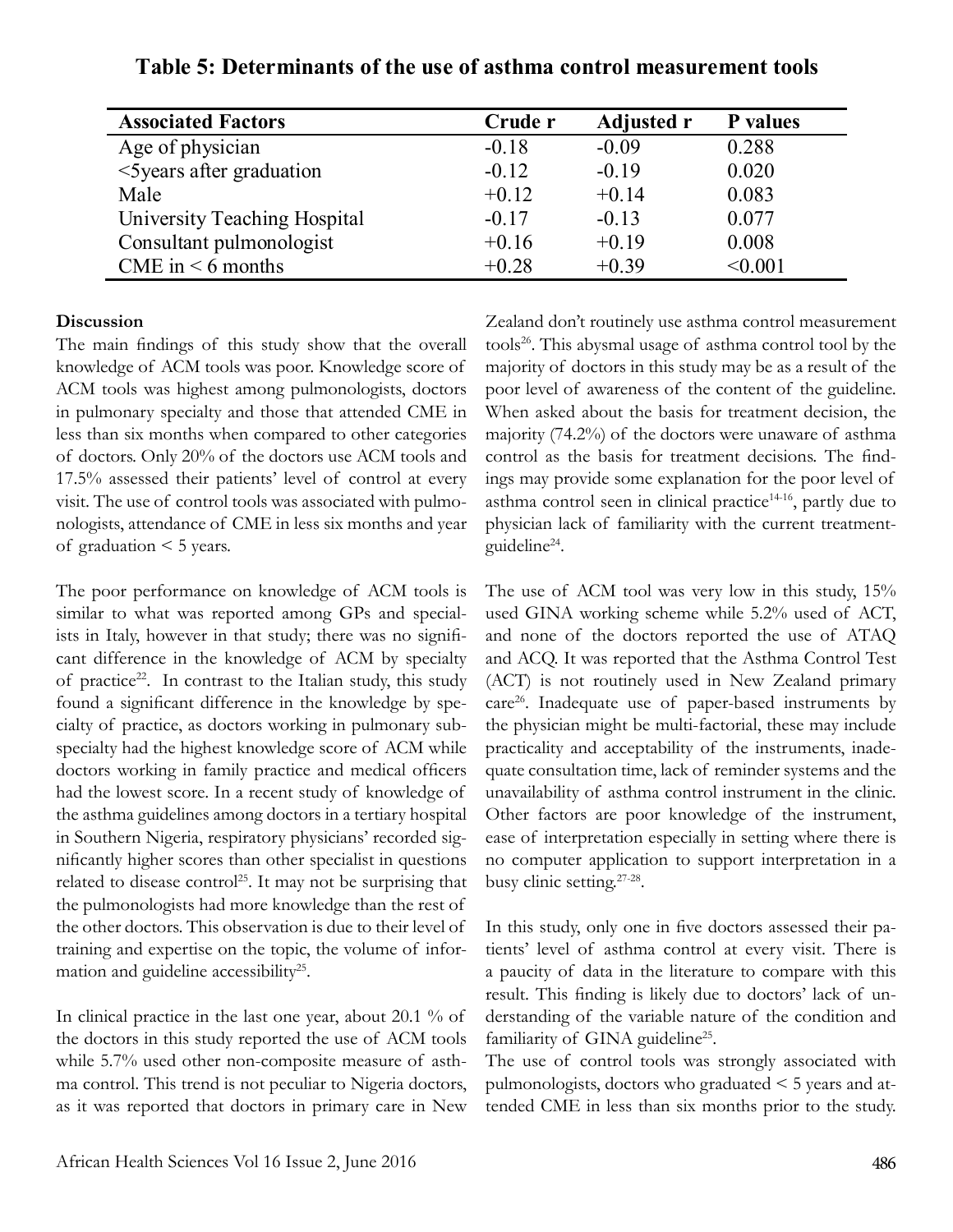This result is in keeping with a previous study which reported that asthma control tool was used by 20% of GPs compared to  $43\%$  in pulmonologists<sup>22</sup>. The use of ACM tools was also associated with doctors who graduated < 5 years prior to the survey. Doctors who graduated less than five years may not suffer from inertia of practice $27-29$ .

We also observed a significant association between the use of asthma control tool and attendance of CME within 6 months prior to the survey. It is not surprising as 70.7% of CME attendees reported that there was adequate emphasis on the assessment of asthma control and management. Some studies have shown that a well-tailored CME intervention results in changes in physician behavior, professional practice or health care outcomes<sup>30-31</sup>. Organizing a lot of CME programs and encouraging physicians to participate in these programs might help in improving the knowledge and attitude of physicians towards the use of asthma control measurement tools.

The strength of the present study is the recruitment of participating physicians from five of the six regions of the country and those working in both public and private hospitals which are close to a true representation of doctors managing asthma patients in Nigeria. This study may give an insight of the unacceptable level of knowledge and use of asthma control tools in Nigeria. The limitations of this study are the convenience sampling method which may affect the external validity of the study, we are very cautious of generalizing the findings from this study to the target population and all other poor resource setting. We also noted the small sample size, low level of participation by physicians in the private hospitals and recall bias as additional limitations of the study that can affect its generalization to another setting. Taking into consideration the limitations inherent in this study, our result may implicate future study on asthma control measurement tools in health care professionals in the country.

# **Conclusion**

The knowledge and use of asthma control measurement tools in the management of asthma among doctors in the family and internal medicine practice in Nigeria are poor. These results indicate that with the exception of pulmonologist, most doctors working as General practitioners and Internist are not giving treatment based on appropriate classification of the disease and not complying with the recommended goal of asthma therapy which is to achieve clinical control. The implications of poor knowledge on asthma control measurement tools in Nigeria is that the doctors will render poor asthma care and patient will have increased morbidity and poor quality of life. Therefore there it is imperative to improve the knowledge and use of asthma control measurement tools by addressing the knowledge gap and other challenges.

#### **Source(s) of support**

Nil.

#### **Acknowledgement**

The moral support given by the Heads of Department of Medicine in the participating institutions.

#### **Conflicts of interest**

Nil.

#### **References**

1. The Global Asthma Report 2011. Paris, France: The International Union against Tuberculosis and Lung Disease, 2011. Available from: http://www.globalasthmareport.org/sites/default /files /Global\_Asthma\_Report\_2011.pdf. Accessed September 23, 2011.

2. Mazola M, Fabian D, Holt S, Beasley R. Global Burden of Asthma. 2004. [On line]. Available: http://ginasthma. Com/ReportItem.asp? l1=2&l2=2&intId=95 [date last accessed 19 October 2012]

3. Desalu OO, Onyedum CC, Salawu FK, Iseh KR, Salami AK. Asthma in Nigeria: are the resources available to support internationally endorsed standards of care? Health Policy 2011; 99: 250-254 PubMed. doi: 10.1016/j. healthpol.2010.10.006

4. Global Initiative for Asthma. Global Strategy for Asthma Management and Prevention – 2010 updated. Geneva: Global Initiative for Asthma, 2010. Available at:http:// www. ginasthma.org/local/uploads/files/GINA\_Report\_2010\_1.pdf. Accessed July 5, 2011.

5. Global Initiative for Asthma. Global strategy for asthma management and prevention 2006. Available fromhttp:// www.who.int/respiratory/asthma/GINA\_WR\_2006\_ copy yright%5B1% 5D.pdf.Accessed: August 21, 2007.

6. Juniper EF, Svensson K, Mork A, Stahl E. Measurement properties and interpretation of three shortened versions of the asthma control questionnaire. *Respir Med* 2005; 99: 553 http://dx.doi.org/10.1016/j.rmed.2004.10.008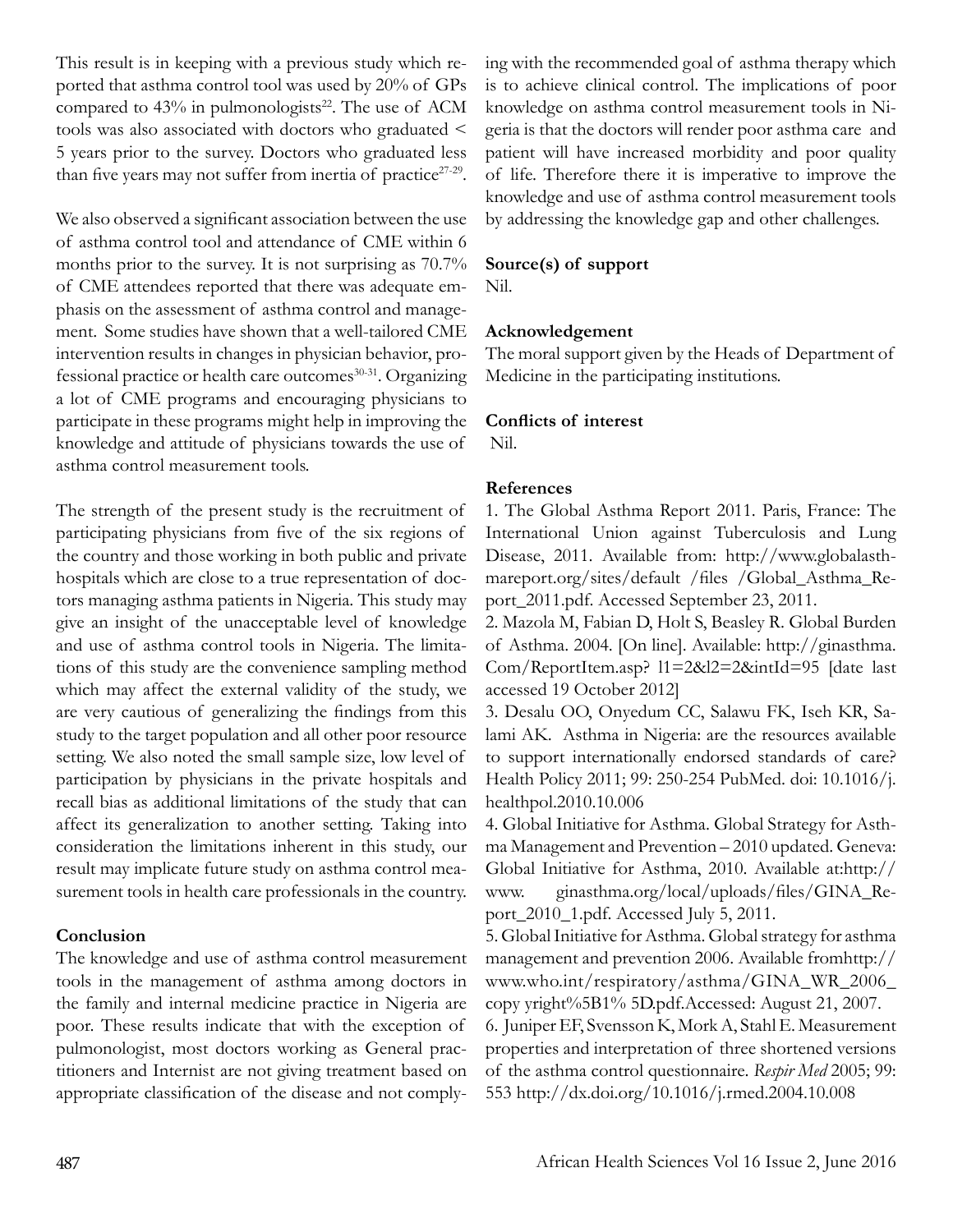7. Chhabra SK. Assessment of Control in Asthma: The New Focus in Management. *Indian J Chest Dis Allied Sci* 2008; 50: 109-116http://medind.nic.in/iae/t08/i1/iaet08i1p109.pdf

8. Teeter JG, Bleecker ER. Relationship between airway obstruction and respiratory symptoms in adult asthmatics. *Chest* 1998; 113: 272-7 PubMed. doi:10.1378/ chest.113.2.272

9. Juniper EF, O'Byrne PM, Roberts JN. Measuring asthma control in group studies: do we need airway calibre and rescue b2-agonist use? *Respir Med* 2001; 95: 319– PubMed ;323 DOI: http://dx.doi.org/10.1053/rmed.2001.1034

10. Bateman ED, Boushey HA, Bousquet J, Busse WW, Clark TJ, Pauwels RA, Pedersen SE; GOAL Investigators Group. Can guideline-defined asthma control be achieved? The gaining optimal asthma control study. *Am J Respir Crit Care Med* 2004; 170(8): 836–844. doi/ abs/10.1164/rccm.200401-033OC

11. Rabe KF, Vermeire PA, Soriano JB, Maier WC. Clinical management of asthma in 1999: the Asthma Insights and Reality in Europe (AIRE) study. *Euro Respir J.* 2000; 16(5):802 PubMed -807. http://erj.ersjournals.com/content/16/5/802.full.pdf+html

12. Partridge MR, van der Molen T, Myrseth SE, Busse WW. Attitudes and actions of asthma patients on regular maintenance therapy: the INSPIRE study. *BMC* 2006, 6(13). DOI: 10.1186/1471-2466-6-13

13. Rabe KF, Adachi M, Lai CK, Soriano JB, Vermeire PA, Weiss KB et al. Worldwide severity and control of asthma in children and adults: the global asthma insights and reality surveys. *J Allergy Clin Immunol* 2004; 114:40– 47. http://dx.doi.org/10.1016/j.jaci.2004.04.042

14. Desalu, OO, Fawibe AE, Salami AK. Assessment of the level of asthma control among adult patients in tertiary care centres in Nigeria. *Journal of Asthma* 2012.DOI: 10.3109/02770 903.2012.690478.

15. Adeyeye OO Onadeko BO, Understanding medication and use of drug delivery device by asthmatic in Lagos. *West Afr J Med.* 2008 ;27:155-159 PubMed. doi: 10.1186/1755-7682-5-20

16. Ozoh OB, Njideka NU, Chukwu CC ,Bandele EO, Irusen E .The ACT and the ATAQ Are Useful Surrogates for Asthma Control in Resource-Poor Countries with Inadequate Spirometric Facilities . *Journal of Asthma* 2012. doi:10.3109/02770903.2012.729632

17. Renzi PM, Ghezzo H, Goulet S, Dorval E, Thivierge RL. Paper stamp checklist tool enhances asthma guidelines knowledge and implementation by primary care physicians. *Can Respir J.* 2006; 13:193–197. http://www. ncbi.nlm.nih.gov/pmc/articles /PMC2 683278/pdf/ crj13193.pdf

18. Haughney J, Price D, Kaplan A, Chrystyn H, Horne R, May N, Moffat M, Versnel J, Shanahan ER, Hillyer EV, Tunsäter A, Bjermer Achieving asthma control in practice: understanding the reasons for poor control. *Respir Med*  2008; 102(12):1681–1693. http://dx.doi.org/10.1016/j. rmed.2008.08.003

19. Stanford RH, Gilsenan AW, Ziemiecki R, Zhou X, Lincourt WR, Ortega H. Predictors of uncontrolled asthma in adult and pediatric patients: analysis of the Asthma Control Characteristics and Prevalence Survey Studies (ACCESS). *J Asthma* 2010; 47(3):257–262. doi: 10.3109/02770900903584019

20. Wu AW, Young Y, Skinner EA, Diette GB, Huber M, Peres A, Duality of care and outcomes of adults with asthma treated by specialists and generalists in managed care. *Arch Intern Med*. 2001; 161(21):2554-2560. doi:10.1001/archinte.161.21.2554

21. Boulet LP, Borduas F, Bouchard J, Blais J, Hargreave FE, Rouleau M. Playing cards on asthma management: a new interactive method for knowledge transfer to primary care physicians. *Can Respir J.* 2007;14(8):480-484 http:// www.ncbi.nlm.nih.gov/pmc/articles/ PMC2677773/ pdf/crj14480.pdf

22. Braido F, Baiardini I, Stagi E, Piroddi MG, Balestracci S, Canonica GW. Unsatisfactory Asthma Control: Astonishing Evidence from General Practitioners andRespiratory Medicine Specialists. *J Investig Allergol Clin Immunol* 2010;20(1): 9-12 http://www.jiaci.org/issues/vol20issue1/2.pdf

23. Ozoh OB, Bandele EO. A synopsis of asthma research in Nigeria between 1970 and 2010. *African Journal of Respiratory Medicine* 2012 ;7:5-11 http://www.africanjournalofrespiratorymedicine.com/articles/march\_2012/ AJRM%20MARCH%205-11.pdf

24. Cabana MD, Rand CS, Powe NR, Wu AW, Wilson MH, Abboud PC, et al. Why don't physicians follow clinical practice guidelines? A framework for improvement. *JAMA* 1999; 282:1458 65. http://dx.doi.org/10.1542/ peds.2005-1055

25. Umoh VA, Ukpe IE. Knowledge of the asthma guidelines among doctors in a tertiary hospital in Nigeria. *Indian J Allergy Asthma Immunol* 2012; 26:77-82. DOI: 10.4103/0972-6691.112552